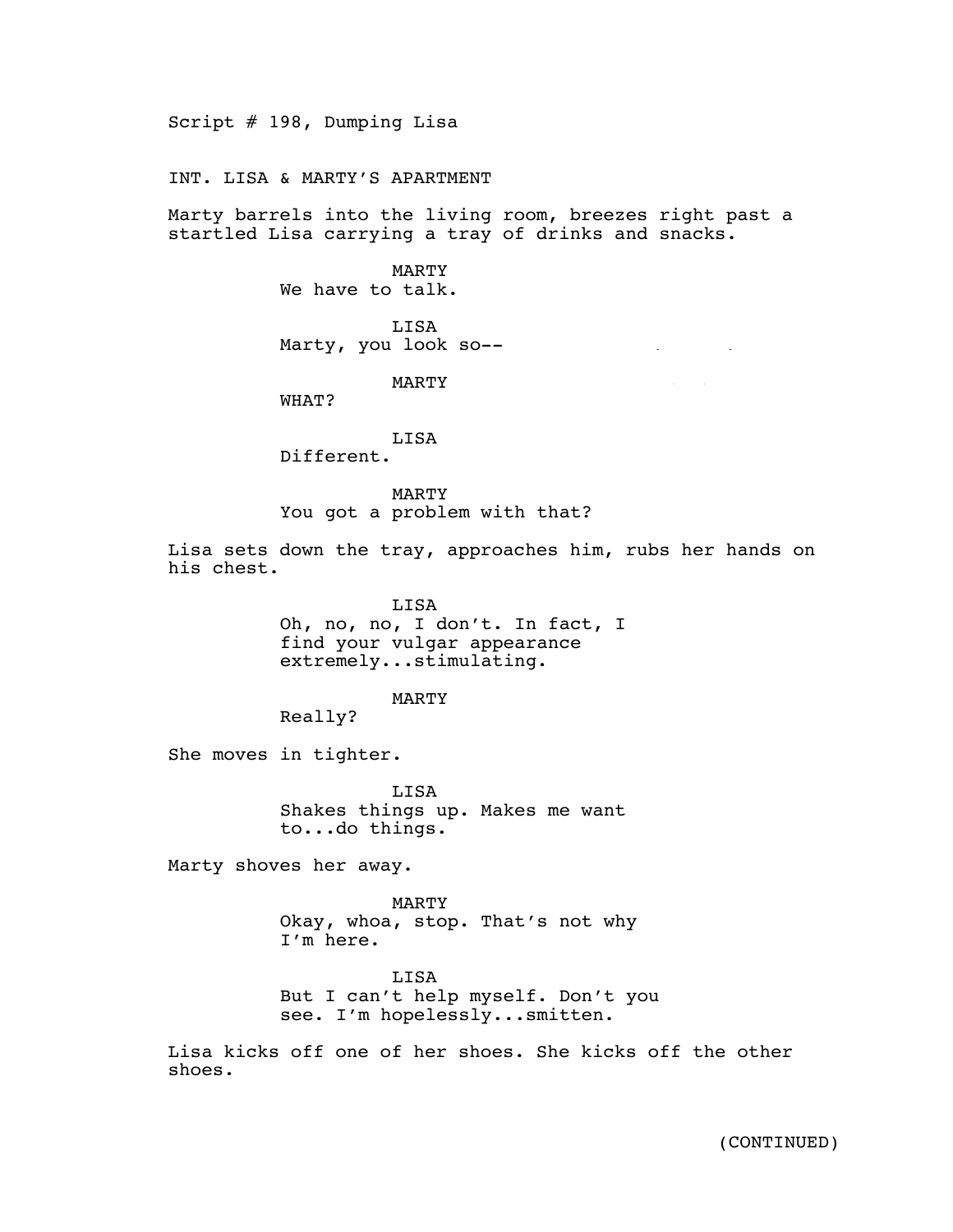MARTY Huh? LISA Here. Now. Take me. MARTY Absolutely not. I won't. LISA I want you to...take me. MARTY Oh, no. Not that again. Huh-uh, no way. Lisa advances on Marty, he begins to retreat. LISA You will. I'm giving myself to you. MARTY You're crazy. **T.TSA** Oh, yes. Madly, insanely crazy for you! As Lisa stalks him, they circle around the couch. MARTY I don't believe this. LISA It's real, my Mr. Macho Man. Believe it. MARTY This isn't right. We're not right. I'm not who you think I am. Marty trips, falls over backwards to the floor, Lisa quickly stands over him. LISA I don't care. MARTY Please, I don't deserve you! She pins him down with a bare foot locked on his shoulder.